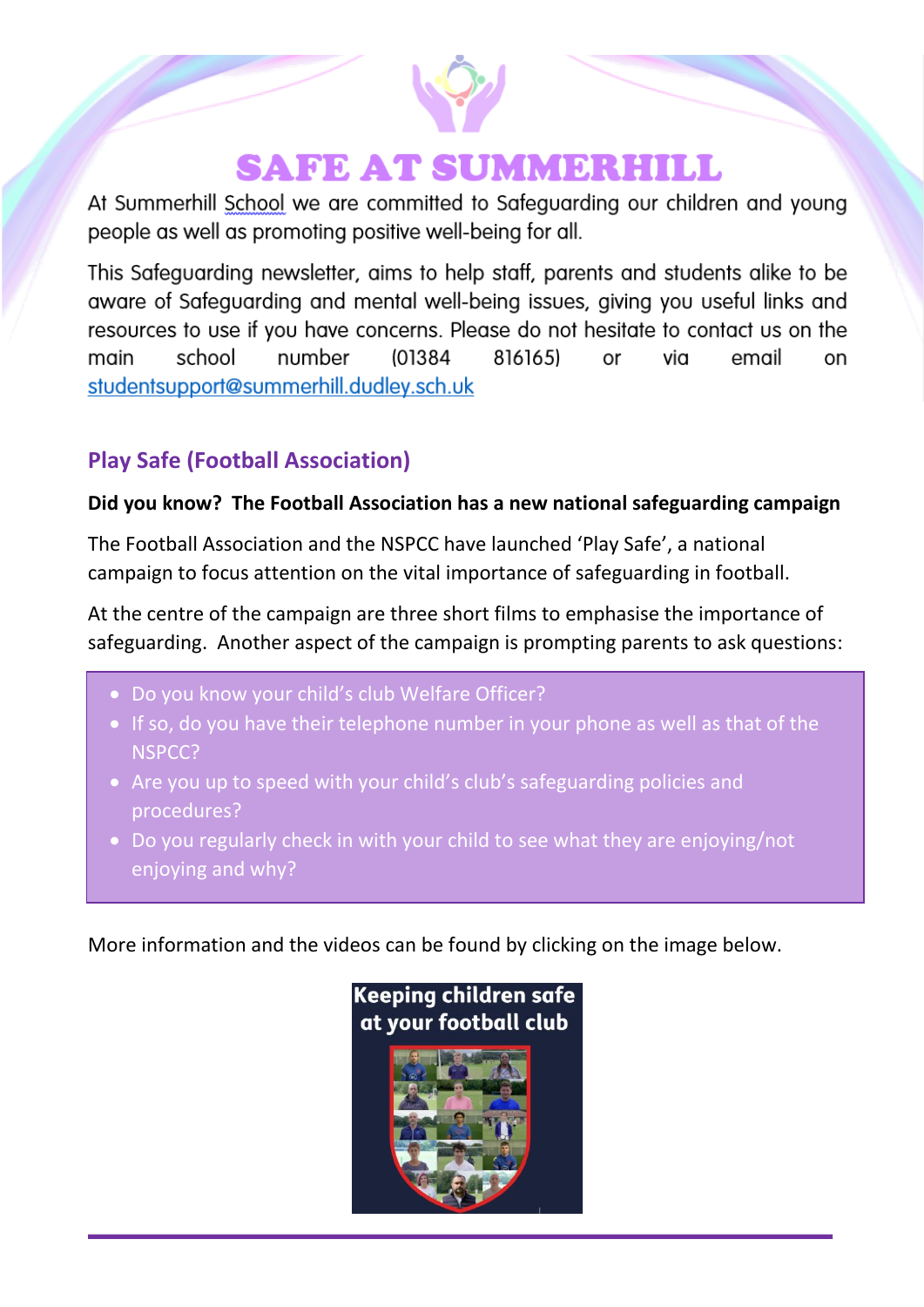#### **National Grief Awareness Week**

**Did you know? The coming week is dedicated to raising awareness for all aspects of grief and loss.**



If your child has been affected by grief and may need some extra support please reach out to [hopeagain@cruse.org.uk.](mailto:hopeagain@cruse.org.uk)

If you are an adult, you can contact your local Cruse office here: [www.cruse.org.uk](http://www.cruse.org.uk/)

You can also call the freephone Cruse helpline on: 0808 808 1677.

**Remember - you matter, your grief matters and so does your loved ones memory.**